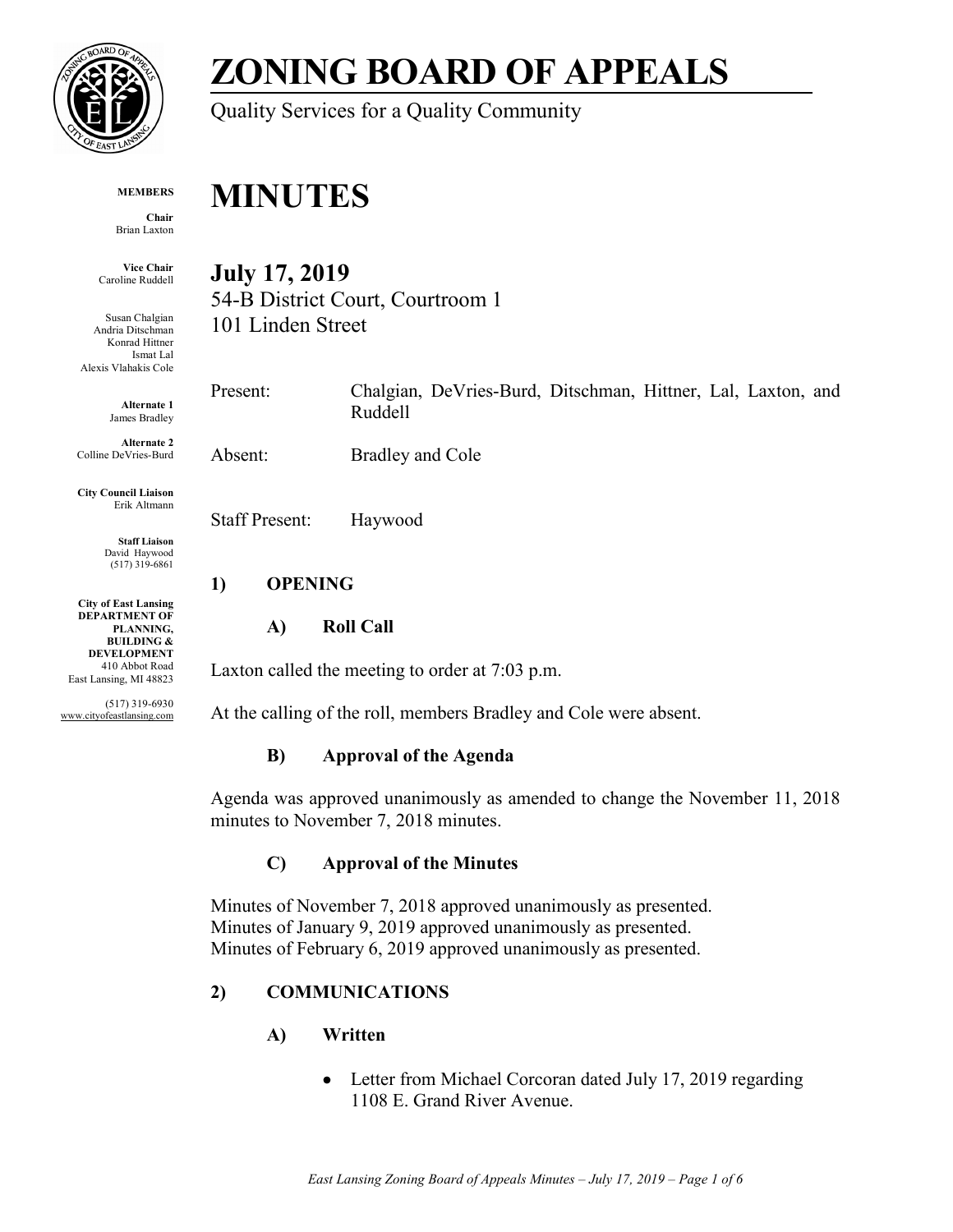**B) Oral** – None

#### **3) NEW BUSINESS**

**A) A public hearing will be held to consider a variance request from Mohamed Shetiah for the property located at 947 Trowbridge Road, in the B-2, Retail Sales Business District, from the following requirement of Chapter 50 – Zoning Code of the City of East Lansing:**

> *Section 50-813(2) – Minimum number of stacking spaces for restaurant uses of 10 per window. The applicant is proposing a Biggby coffee shop with a drive thru window with six stacking spaces***.**

Chalgian stated she may have a potential conflict of interest being that her father's law firm is next to the proposed site. Laxton asked if there is direct benefit to her father's law firm. Chalgian replied negatively.

**Motion:** Ruddell moved to recuse Chalgian for the above reasons. The motion was seconded by Hittner.

Laxton stated he would be voting against the motion as he does not see any direct financial benefit to the Chalgian family.

**Vote:** All nays. Motion failed unanimously by a vote of 0 to 6.

Haywood described the property, location, and the proposal as indicated in the Staff Report. He further stated the Board heard the same proposal last year and the approval has since expired.

Laxton asked if it is the same request heard previously by the Board. Haywood replied affirmatively.

Mandy Mann, Operations Administrator for the Franchisee, addressed the Board and offered to answer any questions.

**Motion:** It was moved by Ruddell and seconded by Ditschman to grant variance approval for the request from Mohamed Shetiah for the property located at 947 Trowbridge Road, in the B-2, Retail Sales Business District, from the following requirement of Chapter 50 – Zoning – of the Code of the City of East Lansing:

### *Section 50-813(2) – Minimum number of stacking spaces for restaurant uses of 10 per window. The applicant is proposing a Biggby coffee shop with a drive thru window with six stacking spaces***.**

The Board finds that under Special Finding (1), that there are practical difficulties or unnecessary hardships resulting from the physical characteristics of the property in question which make it unfeasible to carry out the strict letter of the Zoning Code; based on the following grounds: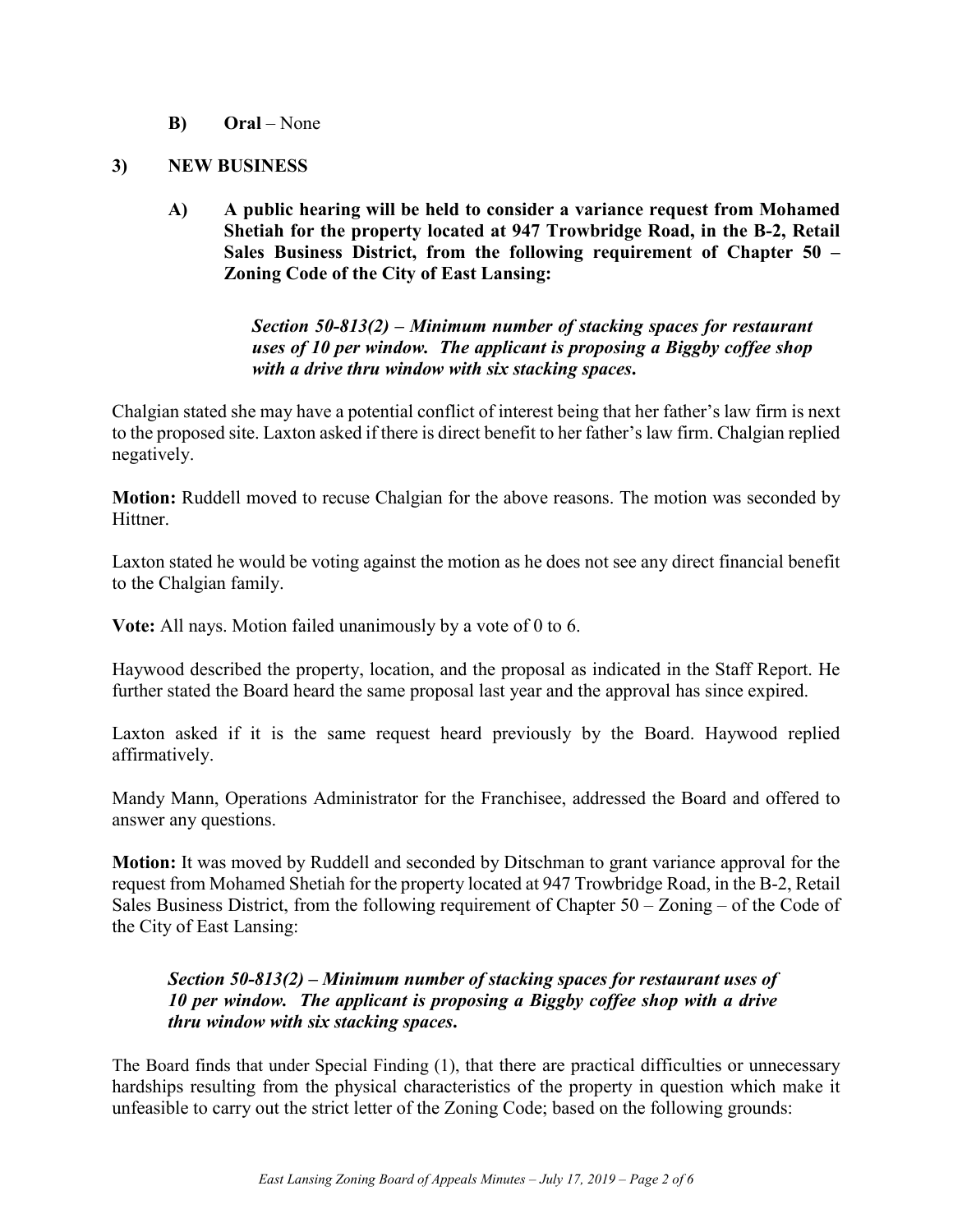1. Placement of the building on the lot.

Laxton stated he would be voting in favor for the same reasons as before.

**Vote:** All yeas. Motion passed unanimously by a vote of 7 to 0.

- **B) A public hearing will be held to consider an application from ABCD Properties, LLC for the property located at 1108 E. Grand River Ave., in the East Village zoning district for a variance from the following requirements of Chapter 50 – Zoning Code of the City of East Lansing:**
	- **1.** *Variance: Section 50-812(2)r.2 – Required parking ratios for "other" non-residential uses. The applicant is proposing four parking spaces when nine are required***.**
	- **2.** *Variance: Section 50-815(4) – Parking and driveway setbacks. The applicant is proposing parking spaces having no setback to the side property lines at the northwest and southeast areas of the property.*
	- **3.** *Interpretation of Section 50-94a(b)(6) – No medical marihuana provisioning center shall be allowed to locate within 500 feet of the lot lines of another medical marihuana provisioning center except that in the medical marihuana provisioning center facility overlay district located in the DDA District, no medical marihuana provisioning center facility shall be permitted to locate within 1000 feet of another medical marihuana provisioning center facility.*

Haywood described the property, location, and the proposal as indicated in the Staff Report. He further stated the application was returned since the City does not grant use variances. He said the two dimensional variances they are requesting will ultimately be decided by whatever use they settle on, but the abandoning of provisioning center use is a necessity due to the requirements of separation between provisioning centers in the code.

DeVries-Burd asked how the Board is to respond to an interpretation of the Code. Laxton discussed the process.

The Board discussed:

- Use as a liquor store
- Restructuring of the building to create more parking spaces
- Parking code requirements

Mike Corcoran, 800 Cottage View Drive, Traverse City, addressed the Board and spoke to the history of the property. He stated they are not tying the use to a provisioning center and they have the option of opening a beer/liquor store by October and that is the only option without getting a variance for parking.

Corcoran further stated he would be happy to answer any questions.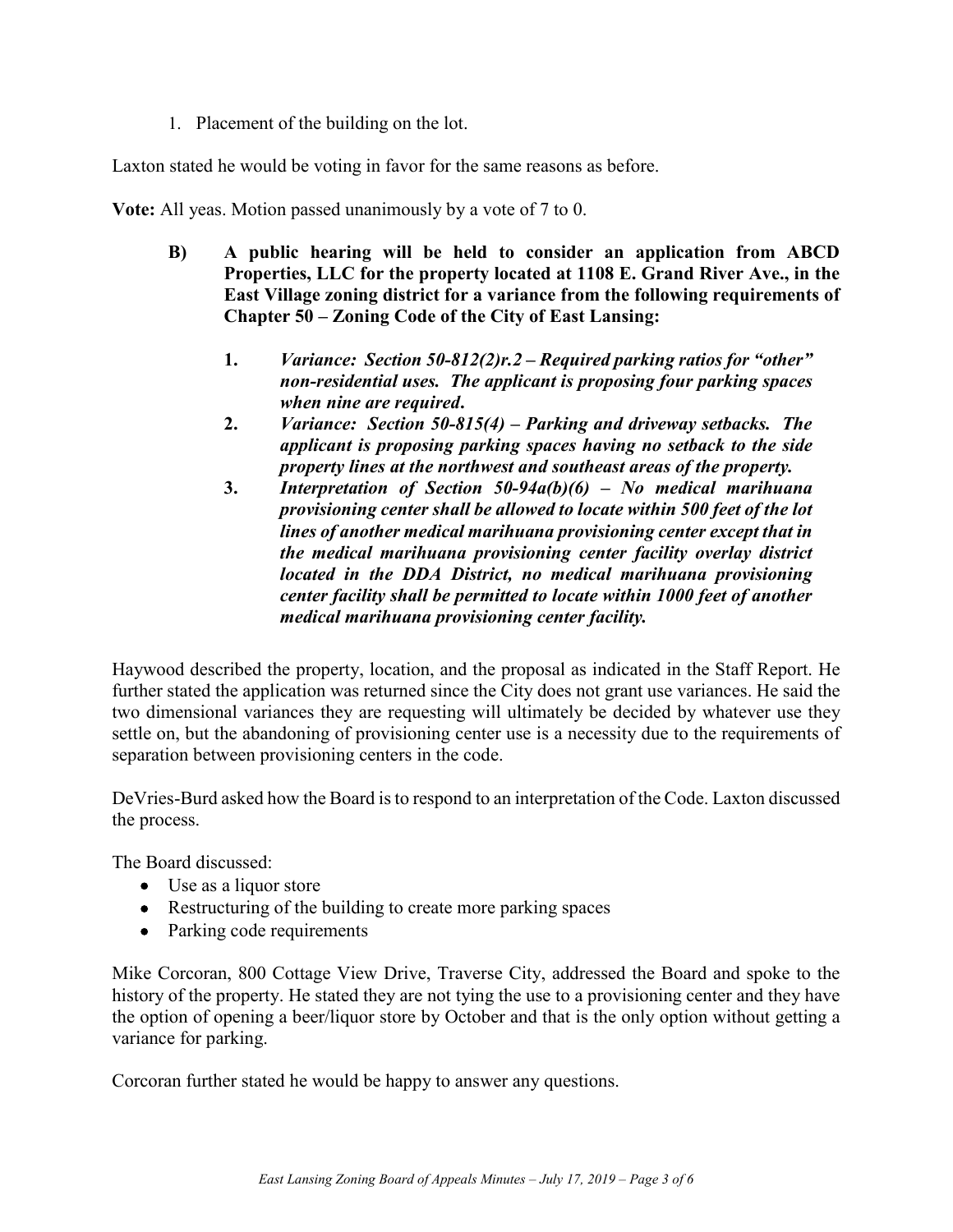Laxton clarified an interpretation was not required for the application as it was not tied to a use like the prior application was. Corcoran agreed and stated that he would withdraw the interpretation request.

**Motion:** Ruddell moved to approve the applicant's request to withdraw agenda item 3.b.3. Motion was seconded by Ditschman. **Vote:** All yeas. Motion passed unanimously by a vote of 7 to 0.

Haywood stated that if the applicant chose to make no changes to the parking lot, it would be grandfathered in, but if the applicant chooses to make changes to the parking then the parking must be brought into conformance; therefore, a variance would be required.

Laxton stated he has a better understanding as to how much parking a use needs when he knows the use but in this case the use is unknown. Corcoran stated if all else fails they will replace the beer/liquor store.

Ruddell asked what types of businesses are allowed in the EV District. Haywood replied that it is broad and read from the Code.

Ditschman asked if it was fine not to have a specific use for a variance approval. Haywood replied affirmatively.

Nick Piedmonte, 911 Randolph, Traverse City, one of the owners, addressed the Board and discussed:

- Deliveries to the building
- Egress from the parking lot
- Parking reductions
- Requirements for a new building

**Motion:** It was moved by Chalgian and seconded by Ditschman to grant variance approval for the request from ABCD Properties for the property at 1108 East Grand River Avenue, in the East Village zoning district from the following requirements of Chapter 50 – Zoning Code of the City of East Lansing:

### *Section 50-812(2)r.2 – Required parking ratios for "other" non-residential uses, the applicant is proposing four parking spaces when nine are required.*

The Board finds that under Special Finding (1), that there are practical difficulties or unnecessary hardships resulting from the physical characteristics of the property in question which make it unfeasible to carry out the strict letter of the Zoning Code and Special Finding (2), that that there are exceptional or extraordinary circumstances or conditions which apply to the property in question that do not apply to other properties and which have not resulted from any act of the applicant subsequent to the adoption of the Zoning Code; based on the following grounds:

- 1. Any business would struggle with just two parking spaces that are smaller than normal.
- 2. The way the building is situated on the site limiting parking.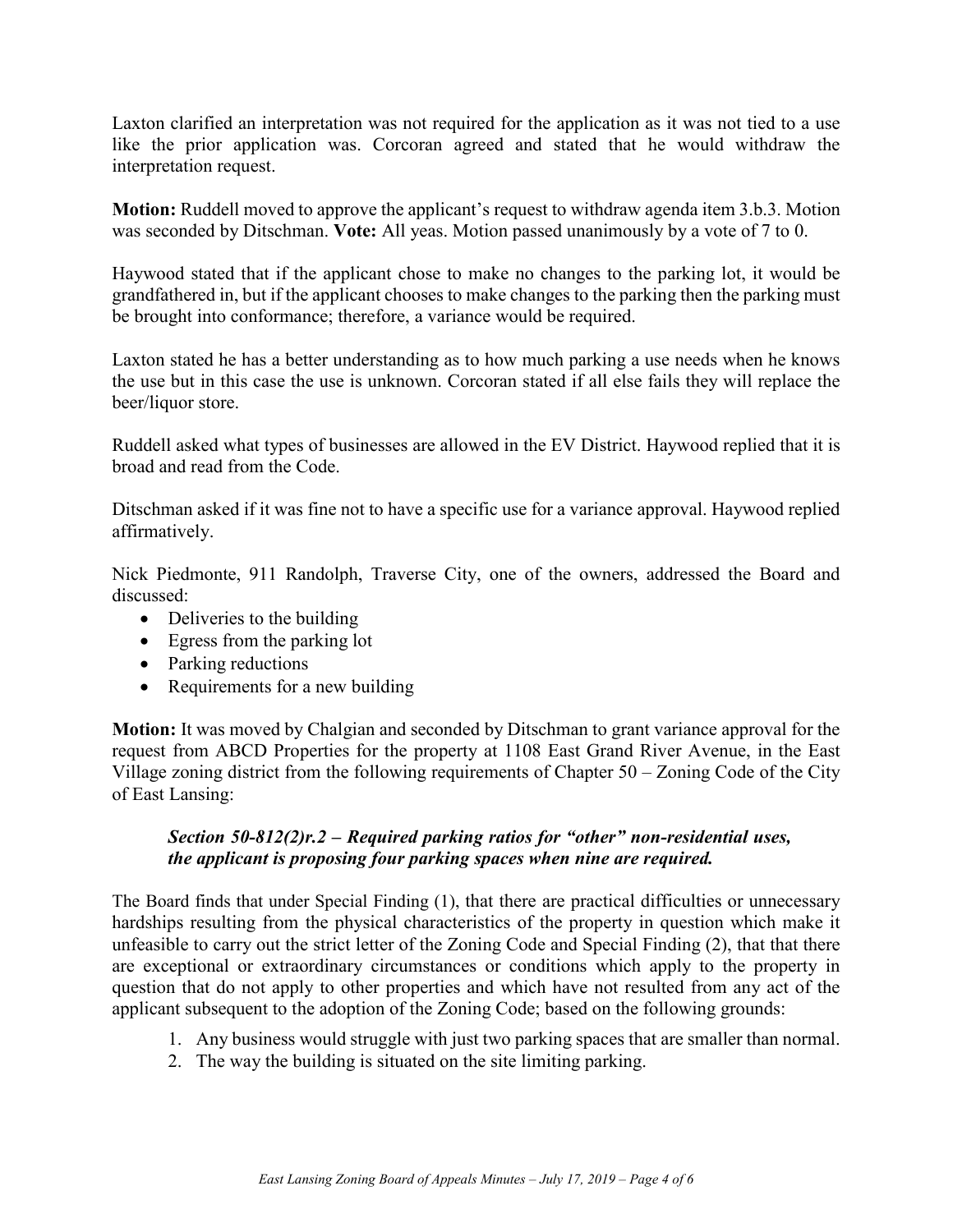Laxton stated he is voting in favor of the motion because it makes sense to use the building as is rather than tear it down and rebuild. Given the limited width of the property there is no ability to carve into the sides. It makes sense especially given they are improving the parking in the front.

Chalgian stated she agrees with Laxton and regardless what business would be in there no one is going to be able to get nine parking spots in there.

Hittner stated the owner purchased a piece of real estate that has limitation with parking, and he does not feel it is the duty of the ZBA to maintain the value when the owner can do something else with the property and as such will likely be voting no.

**Vote:** *Yeas:* Chalgian, Ditschman, DeVries-Burd, Laxton, and Ruddell. *Nays:* Hittner and Lal. Motion carried by a vote of 5 to 2.

**Motion:** It was moved by Ditschman and seconded by DeVries-Burd to grant variance approval for the request from ABCD Properties for the property at 1108 East Grand River Avenue, in the East Village zoning district from the following requirements of Chapter 50 – Zoning Code of the City of East Lansing:

### *Section 50-815(4) – Parking and driveway setbacks. The applicant is proposing parking spaces having no setback to the side property lines at the northwest and southeast areas of the property.*

The Board finds that under Special Finding (1), that there are practical difficulties or unnecessary hardships resulting from the physical characteristics of the property in question which make it unfeasible to carry out the strict letter of the Zoning Code; based on the following grounds:

1. Due to the narrow and small size of the lot

Laxton stated he would be voting yes because they voted yes for the parking and there are no setbacks on the property.

Lal stated she will not be voting in favor of the motion. If they do not receive an approved variance, they will continue to use the two spaces in the front

Chalgian stated she agreed with Laxton's comments.

**Vote:** *Yeas:* Chalgian, Ditschman, DeVries-Burd, Hittner, Laxton, and Ruddell. *Nays:* Lal. Motion carried by a vote of 6 to 1.

- **4) OLD BUSINESS** None
- **5) STAFF REPORTS** None
- **6) BOARD MEMBER CONCERNS** None
- **7) ANNOUNCEMENTS**